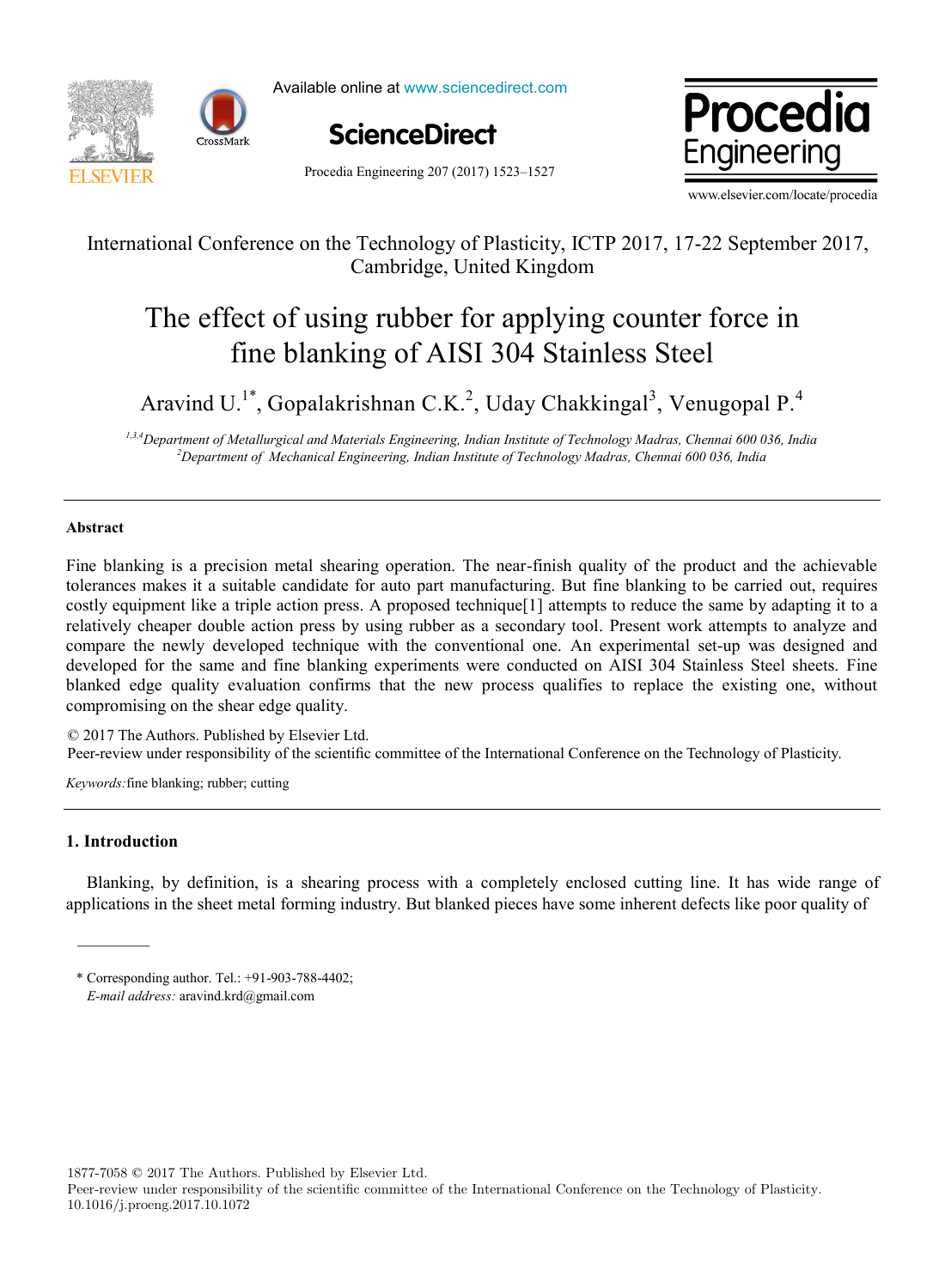shear edge which require further sizing and finishing operations for it to be ready for industrial application. The fine blanking process that produces near finish quality products was developed to address this issue[2]. This improvement is obtained by the application of blank holder and counter forces apart from the cutting force required to overcome the shearing resistance of the material. In the shear zone, hydrostatic compressive stresses are generated by the action of the blank holder and counter forces. Besides these, actions are also required for stripping and ejection of the blanked part. Thus, in total, five independent steps are involved, necessitating suitable drives in a special press[3].

The achievable tolerance and surface finish in a single stroke makes fine blanking the preferred candidate for auto part manufacturing sector. Due to the costly equipment and tooling, fine blanking process is relatively expensive. There are very few reported studies on reducing the cost per piece associated with the process.

A proposed process modification[1] suggests the use of rubber for applying counter force, thereby eliminating the need for a third independent action for counter force application as well as ejection, so that energy and cost savings are ensured. This allows fine blanking to be performed using a relatively less expensive double action press.

#### **2. Experiment**

Present work attempts to analyze the effect of using rubber for applying counterforce on the fine blanking process. For this, the forces involved had to be accurately measured. Thus an experiment set-up (Fig. 1) that could measure all individual forces involved in fine blanking was designed and developed. As three independent forces are involved, three load sensing transducers were suitably placed in the set-up. The conventional tooling was modified to accommodate the sensors. Additionally, a displacement sensor was also used to measure the ram stroke, so that the force stroke data of each trial could be generated. Fine blanking tooling was designed and developed following standard practice[4].

| Parameter           | <b>Notation</b> | Value                                                         |
|---------------------|-----------------|---------------------------------------------------------------|
| Sheet thickness     | t               | $3 \text{ mm}$                                                |
| Blank dia           | R <sub>b</sub>  | $120 \text{ mm}$                                              |
| Die dia             | $R_d$           | $25 \text{ mm}$                                               |
| Punch dia           | $R_{p}$         | 24.97 mm                                                      |
| Punch/Die clearance | $\mathbf c$     | $15 \mu m$ (0.5% t) per side                                  |
| Equipment           |                 | Force controlled triple action hydraulic press                |
| Rubber              |                 | Hardness: <i>Shore A</i> = 100, 25 mm thick, cylindrical disc |
|                     |                 |                                                               |

Table 1 – Experiment details

Table 1 shows the process parameters used. Punch/die clearance mentioned in the table is the desired value as per design and not the measured value after assembly. Axisymmetry of clearance was checked by ensuring that the thickness of a ring of light penetrating the clearance was uniform throughout. Thus, neglecting the minute variations that could be present, punch and die are assumed to be concentric when assembled.

A counter force of 35 kN and a blank holder force of 100 kN was chosen as optimum, referring earlier work[1]. Rubber was callibrated for the average force applied within a 3 mm stroke range. Studies were carried out on 25 mm diameter discs fine blanked from 3 mm thick annealed AISI 304 Stainless Steel sheets. Tests were also carried out using conventional fine blanking tooling using a triple action hydraulic press with the same set-up, for comparison.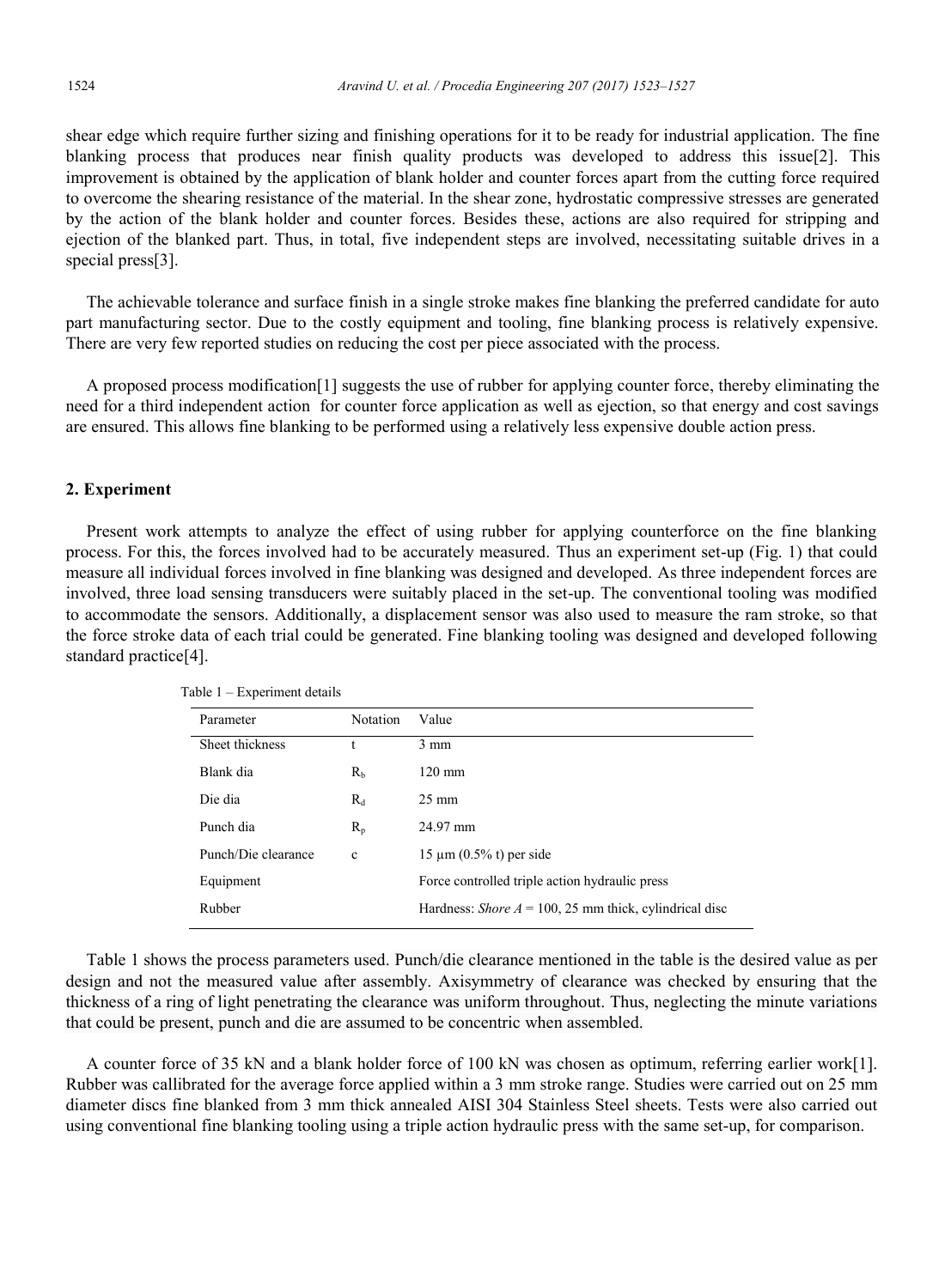

Fig. 1. Schematic – Fine blanking with rubber for counter force [Re-printed from Ref[1], Copyright (2015), with permission from Springer]

# **3. Results and discussion**

A 60 mm diameter, 25 mm thick rubber disc was found to generate counter force values within the desired range of the identified optimum. The amount of pre-compression given to rubber had to be varied so that its working range was brought to the desired value. Pre-compression also ensured that the stiffness variation of rubber within the working range was minimized. A 60 mm diameter rubber disc could generate 35 kN counter force. The present set up, which was made for a relatively small profile of cut of 25 mm diameter, can itself accommodate rubber discs as large as 110 mm in diameter. Thus, in an industry scale application, for a larger profile of cut, or a thicker sheet, the tooling should be able to accommodate a proportionately larger diameter rubber disc that can generate sufficiently high counter force.

Recorded force-stroke curve generated by rubber showed a linear trend (Fig. 2) as opposed to a relatively constant value in the case of conventional fine blanking (Fig. 3). Though rubber gave linearly increasing value of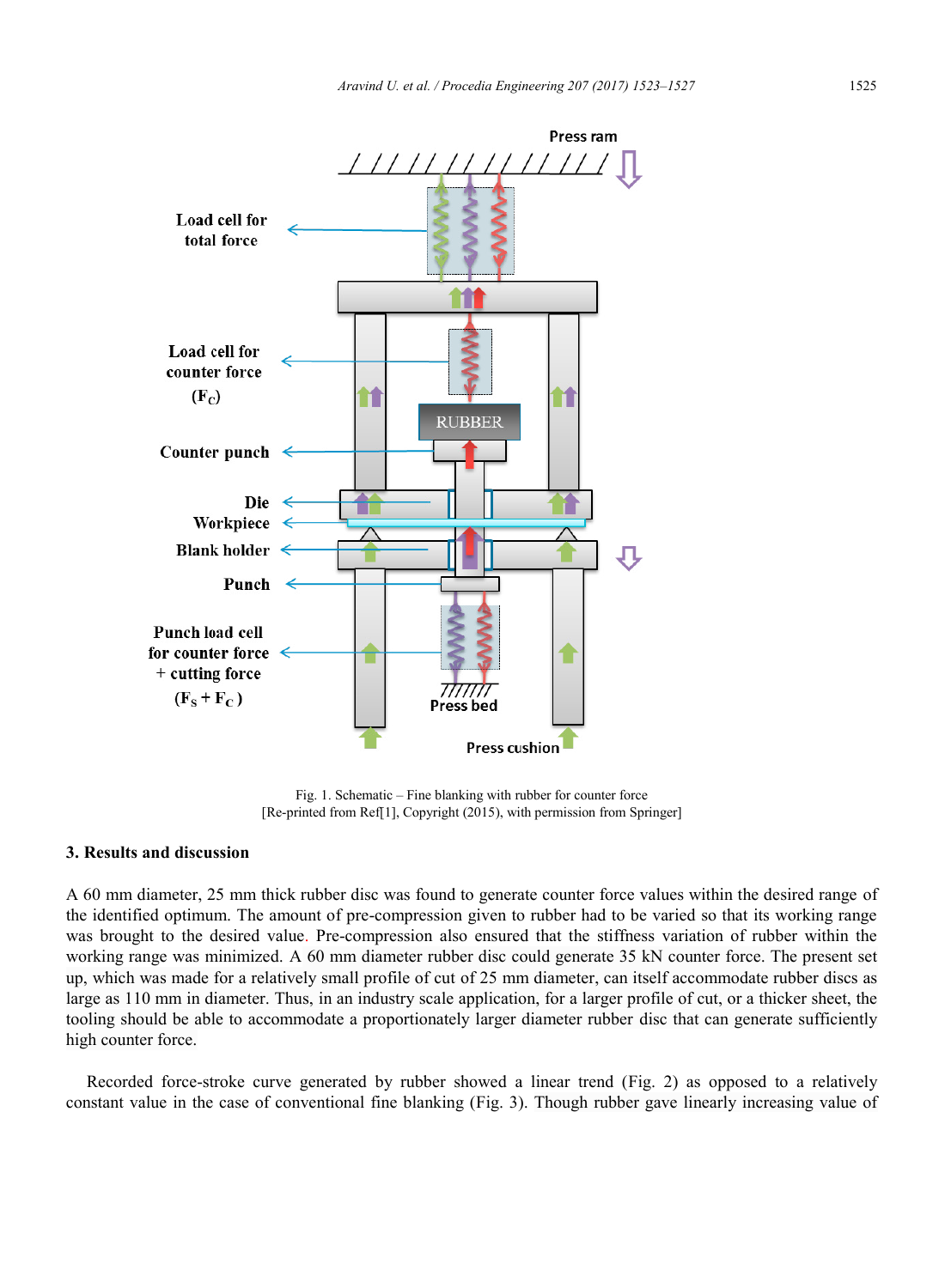counter force, it was ensured that the counter force applied at 50% of the stroke was approximately equal to the reported optimum values, in both techniques for the sake of a fair comparison.



Fig. 2. Force-stroke diagram of fine blanking of AISI 304 Stainless Steel with rubber



Fig. 3. Force-stroke diagram of conventional fine blanking of AISI 304 Stainless Steel

Fine blanked pieces generated by both techniques were measured for percentage smooth shear by stereomicroscopic imaging. Fine blanked edges produced by both techniques gave smooth shear for more than 95% of thickness for all trials (Fig. 4). This is considered to be of fine blanked quality[4]. The smooth shape of the